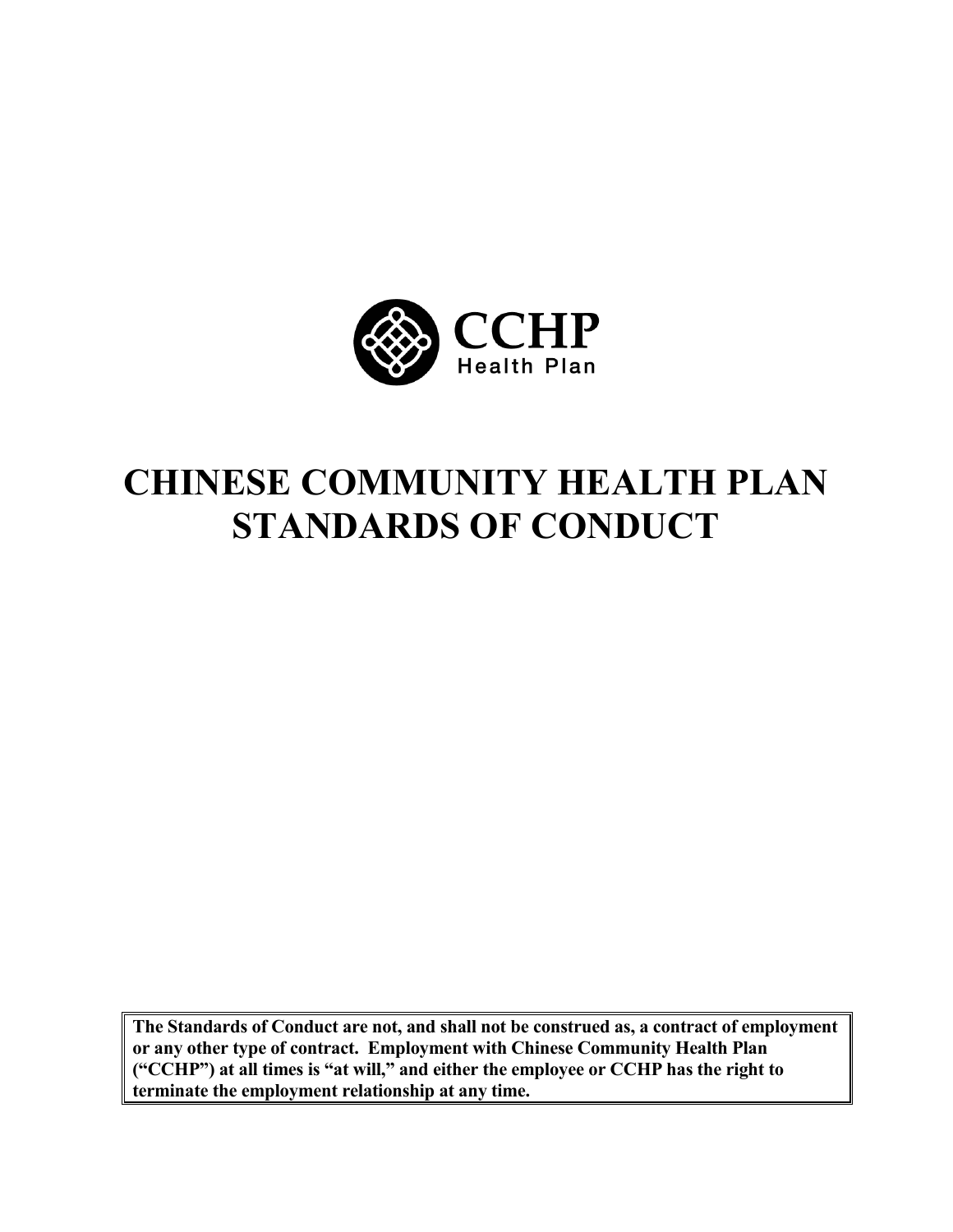#### **INTRODUCTION**

Chinese Community Health Plan ("CCHP") is committed to provide quality and medically necessary care to its members. As part of this objective, CCHP strives to ensure a compassionate and ethical approach to healthcare delivery and management.

CCHP has developed and adopted its Standards of Conduct in recognition of CCHP's responsibility to its enrollees, contractors, providers and the community we serve. It is the responsibility of every trustee, director, officer, employee, contractor, physician, and provider at CCHP to conduct him or herself in a manner that is consistent with the Standards of Conduct and CCHP's policies and practices.

The Standards of Conduct provide an affirmative statement for employees of their ethical responsibilities within CCHP and place employees on notice that they are held responsible for abiding by the articulated standards, including applicable laws, which are the foundation of the Compliance Program.

The Standards of Conduct shall be distributed to all trustees, directors, officers, employees, contractors, physicians, and providers. The Standards of Conduct is available to all enrollees, and shall be redistributed annually or sooner if revised by CCHP. The Standards of Conduct shall apply to all areas of CCHP including but not limited to: health plan operations, marketing, and resolution of conflicts associated with patient billing and claims processing. It shall also apply to CCHP's first-tier, downstream, and/or their respective related ("FDR") parties. All employees are responsible to uphold the mission and values of the CCHP Standards of Conduct and to ensure that their behavior and activities is consistent with these Standards of Conduct.

# **MISSION AND VALUES STATEMENT**

Chinese Community Health Plan ("CCHP") is committed to serve its community. In recognition of this commitment, we will strive to deliver the highest quality health plan services to the communities we serve. The Compliance Program and related Standards of Conduct are integral to the achievement of its mission.

In pursuit of its mission, CCHP believes the following value statements:

- CCHP recognizes the unique and intrinsic value of each individual and will conduct business with persons, regardless of race, creed, color, sexual orientation or economic status;
- CCHP treats all enrollees, customers, providers and anyone else we serve with compassion, kindness and honesty;
- CCHP acts with honesty, integrity and fairness in the way it conduct business and works with the community; and
- CCHP's colleagues are valuable individuals of its health plan team and pledge to treat one another with loyalty, respect, and dignity.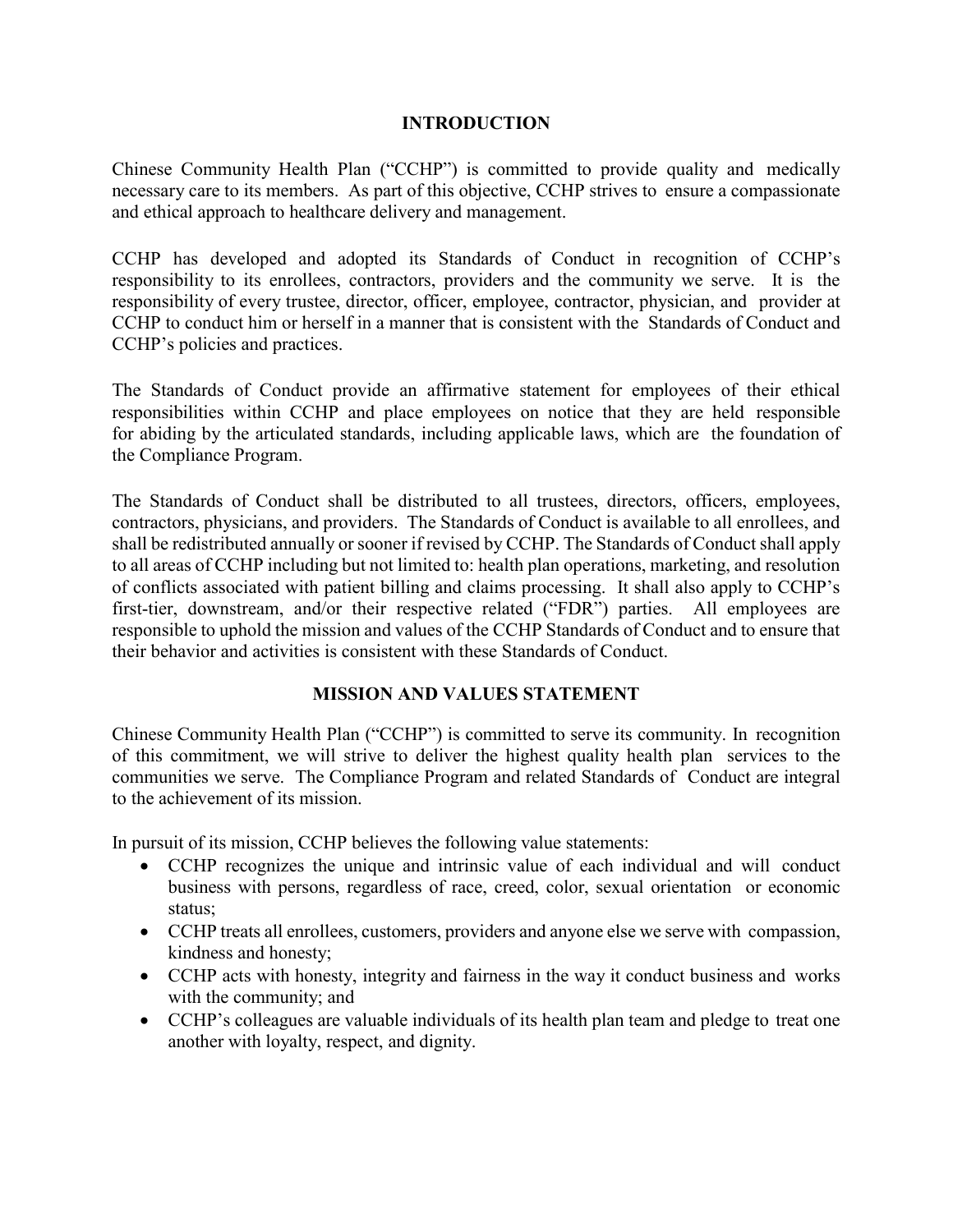#### **STANDARD OF CONDUCT NO. 1** LEGAL COMPLIANCE **CCHP's employees and agents will strive to ensure that all activity by or on behalf of CCHP is in compliance with all applicable laws.**

The following Standards of Legal Compliance are intended to provide guidance to all CCHP employees and agents and assist them in meeting their obligations to comply with applicable laws and regulations. These Standards are neither exclusive nor complete. CCHP employees are required to comply with all applicable laws whether or not they are specifically addressed in these Standards:

- CCHP, by and through its employees and agents shall comply with all applicable laws, regulations, standards and other requirements imposed by any level of government. Without limiting the generality of that statement, CCHP's employees and agents shall comply with all requirements of the Medicare Advantage programs;
- CCHP will not pursue any business opportunity that requires engaging in unethical or illegal activity;
- Neither CCHP employees or agents shall compensate employees, physicians, or other health care professionals, directly or indirectly, in cash or by any other means, for referrals of patients. Every payment to a referral source must also be supported by proper documentation that the services contracted for were in fact provided;
- No employee or agent is authorized to enter into any joint venture, partnership or other risk sharing arrangement with any entity that is a potential or actual referral source unless the arrangement has been reviewed and approved by the Chief Executive Officer of CCHP ("CEO"), who may consult the CCHP In-House Counsel and/or outside counsel as appropriate;
- Employees or agents who perform billing and/or coding of claims must take every reasonable precaution to ensure that their work is accurate, timely, and in compliance with federal and state laws and regulations, including but not limited to those promulgated by Centers for Medicare and Medicaid Services ("CMS") and the California Department of Managed Healthcare ("DMHC"), as well as CCHP's internal policies, procedures and codes of conduct;
- No claims for payment or reimbursement of any kind, or data reporting that are false, fraudulent, inaccurate, incomplete, or fictitious may be submitted. No falsification of medical, time or other records that are used for the basis of submitting claims will be tolerated;
- CCHP will pay fee-for-service claims only for services actually rendered and which are fully documented in patients' medical records. All services for which payment is made on a capitated, per diem, case rate or other basis that are not fee-for-service also shall be fully documented in patients' medical records, and compensation must be designed and carried out in a manner which will not deter, prevent, delay, or ration access to covered and medically necessary healthcare services in violation of CMS, DMHC regulations or guidelines, or CCHP applicable Evidence of Benefits policy benefits. If the services must be coded, then only billing codes that accurately describe the services provided will be used;
- CCHP shall act promptly to investigate and correct the problem if errors in claims or data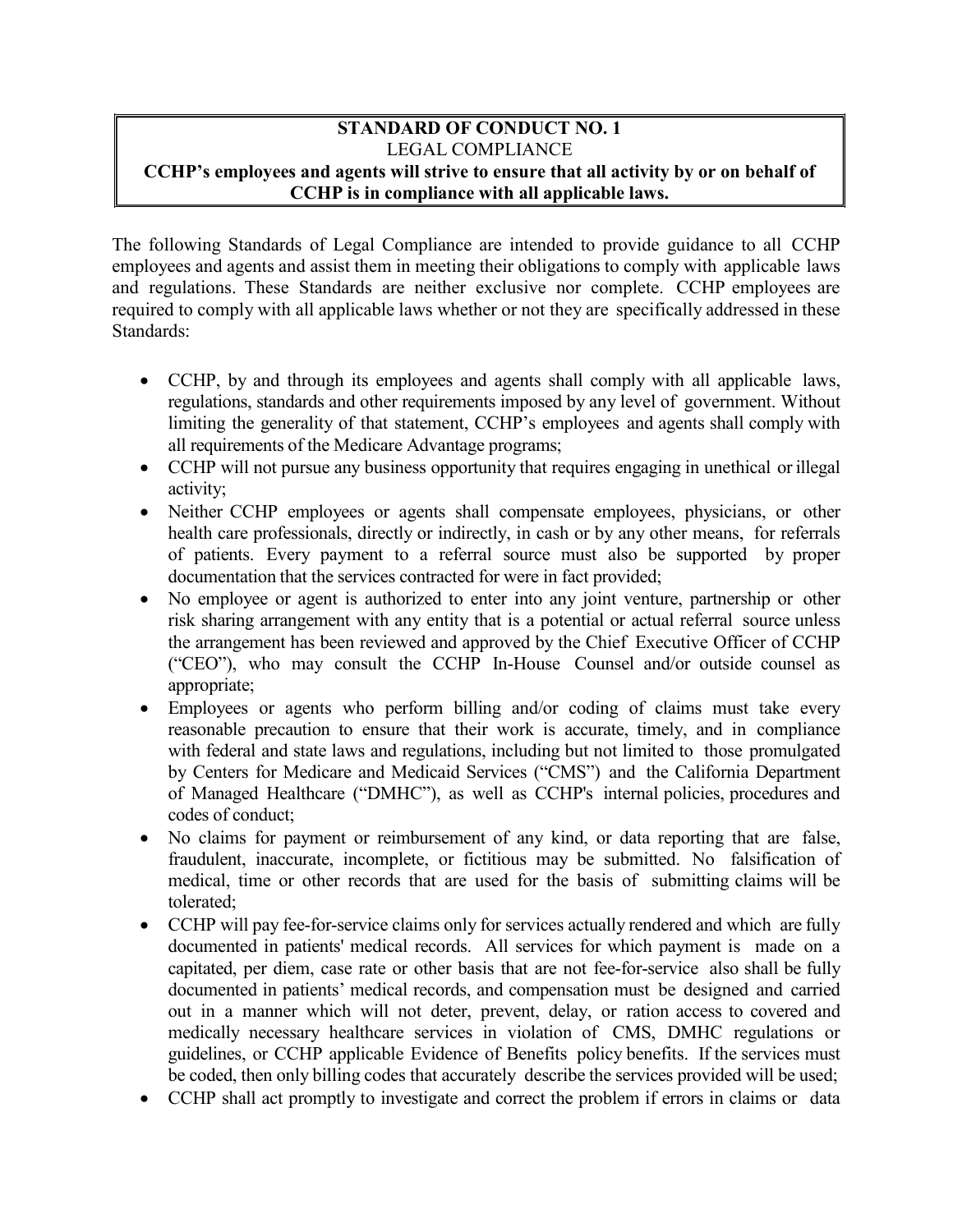reporting or validation that have been submitted are discovered;

- CCHP shall maintain complete and thorough claims and billing records;
- CCHP's employees and agents shall respect and protect the confidentiality of patient records and other personal information; and
- Employees and agents shall promptly report all suspected violations of the Standards of Conduct, Compliance Policies, contract violations, laws or regulations.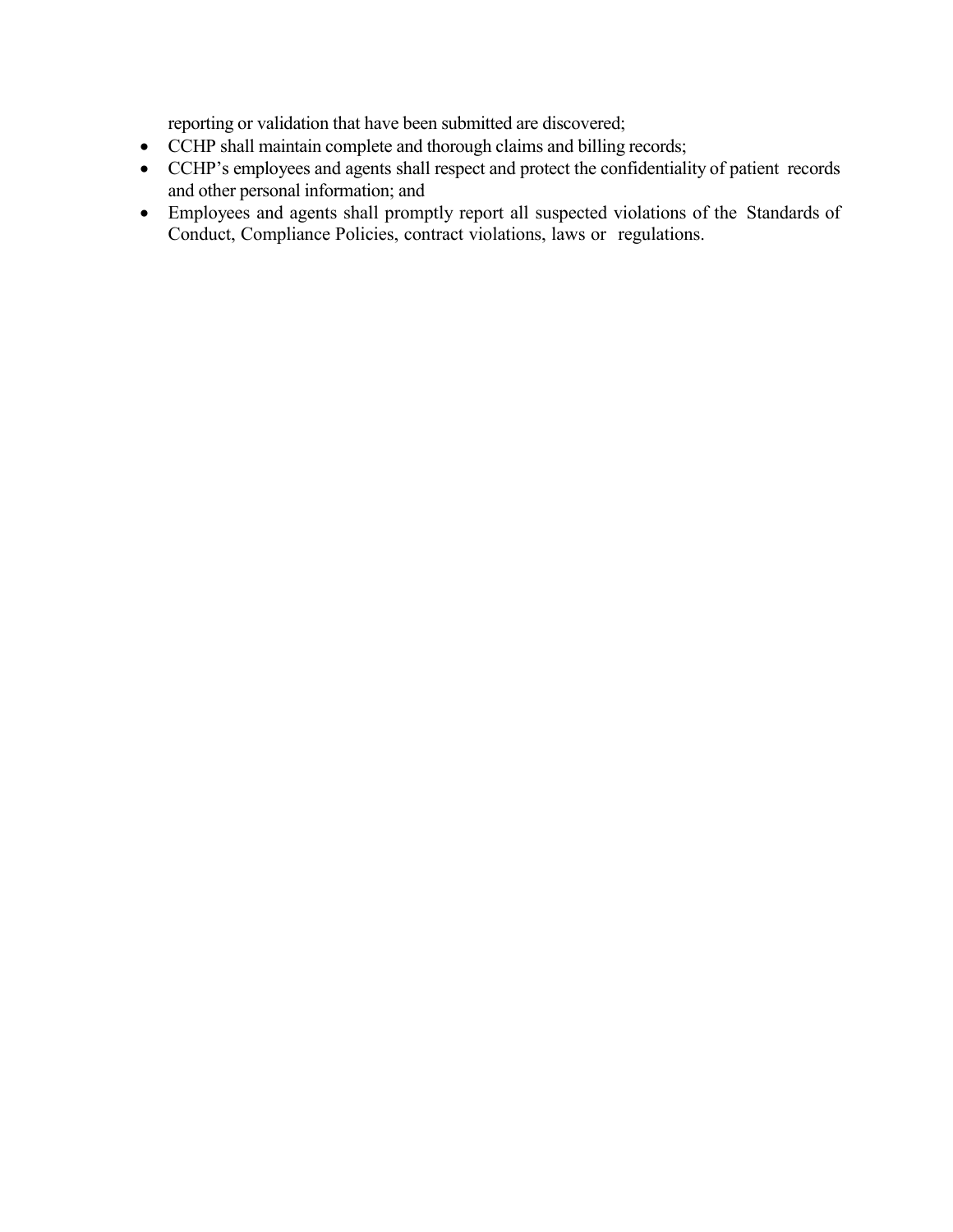# **STANDARD OF CONDUCT NO. 2** BUISNESS ETHICS

**In pursuit of CCHP's commitment to the highest standards of business ethics and integrity, employees will accurately and honestly represent Chinese Community Health Plan and will not engage in any activity or scheme intended to defraud the government, any agency or organization or anyone of money, property, or honest services.**

The Standards stated below are designed to provide guidance to ensure that Chinese Community Health Plan's business activities reflect the high standards of business ethics and integrity.

- CCHP seeks positive relationships with government programs, third party payers and providers. Positive relationships require ongoing communication;
- Employees or agents shall not use or reveal any confidential information concerning CCHP or use, for personal gain, confidential information obtained as an employee or agent of CCHP;
- No employee or agent should subordinate his or her professional standards, judgment or objectivity to any individual. If significant differences of opinion in professional judgment occur, then they should be referred to management for resolution;
- Employees and agents should be honest and forthright in any representations made to enrollees, FDR, other employees or agents, and the community;
- All reports or other information required to be provided to any federal, state or local government agency shall be accurate, complete, and filed on time;
- Employees and agents must perform their duties in a way that promotes the public's trust in CCHP;
- Employees and agents shall be honest in doing their jobs;
- If an employee or agent knows of or suspects a practice or incident that violate may this Standard of Conduct, Compliance Policies, or law or regulation, then he or she must report it to appropriate levels of management;
- CCHP employees are prohibited from soliciting tips, personal gratuities, or gifts from enrollees and FDR's, and from accepting monetary tips or gratuities;
- The offer or giving of money, services, or other things of value with the expectation of influencing the judgment or decision-making process of any purchaser, provider, supplier, customer, government official or other person by CCHP is absolutely prohibited.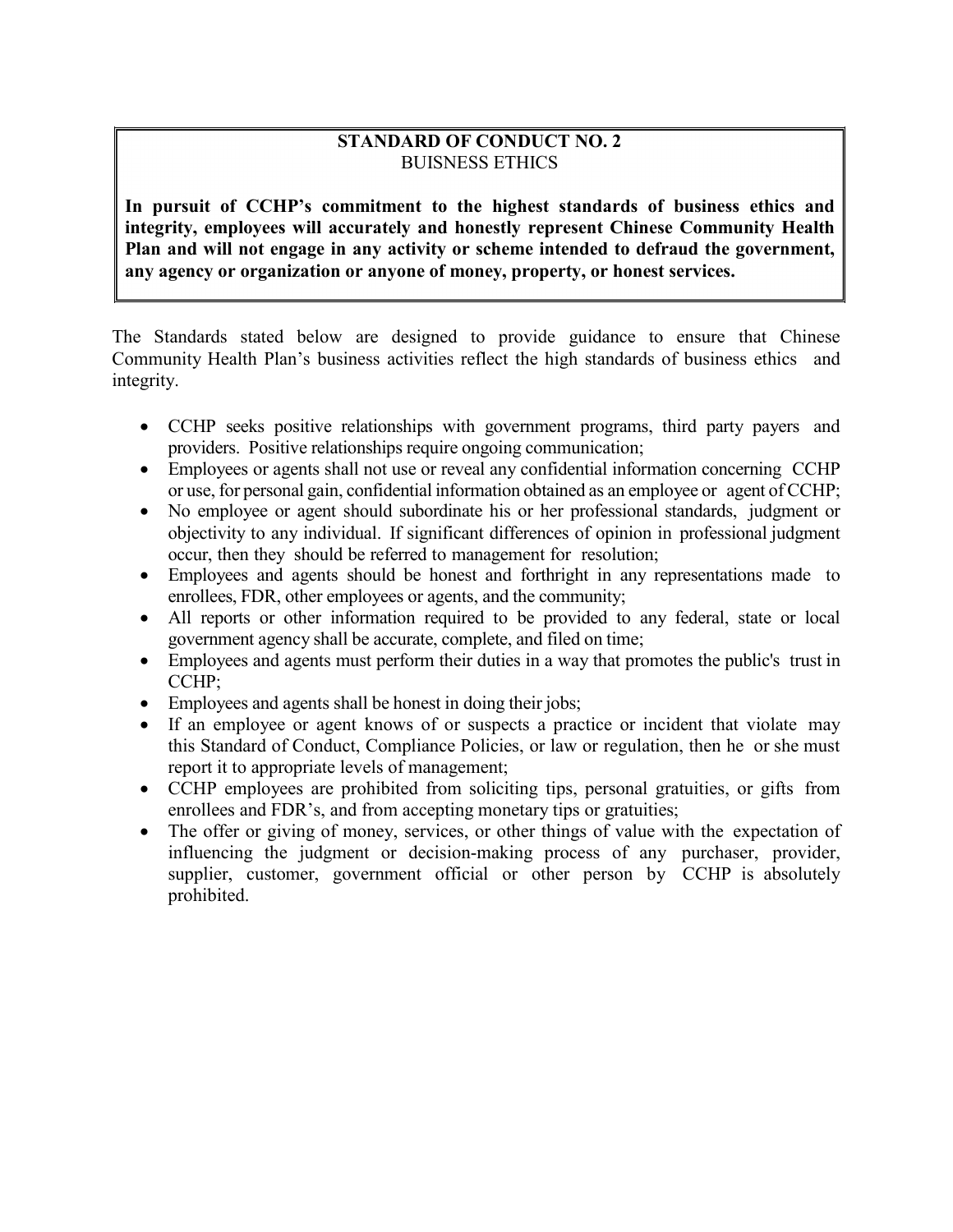# **STANDARD OF CONDUCT NO. 3** CONFIDENTIALITY AND PROTECTION OF ASSETS

**CCHP employees shall strive to maintain the confidentiality of enrollee and other confidential information in accordance with applicable legal and ethical standards and will preserve and protect the company's assets by making prudent and effective use of its resources and properly and accurately reporting their financial condition.**

CCHP and its employees are in possession of and have access to a broad variety of confidential, sensitive, and proprietary information, of which the inappropriate release could be injurious to individuals, CCHP's business partners, providers and CCHP itself. Every CCHP employee has an obligation to protect and safeguard confidential, sensitive and proprietary information in a manner designed to prevent the unauthorized disclosure of information.

- All employees have an obligation to maintain the confidentiality of enrollee information in accordance with the principle of maintaining the confidentiality of enrollee/patient information in accordance with applicable laws and regulations;
- All employees and agents are personally responsible and accountable for the proper expenditure of CCHP funds and for the proper use of company property;
- All employees and agents must obtain authorization prior to committing or spending CCHP's funds;
- Employees and agents may not use CCHP's or a patient's resources for personal or improper purposes, or permit others to do so;
- Surplus, obsolete or junked property shall be disposed of in accordance with CCHP's procedures. Unauthorized disposal of property is a misuse of assets;
- Employees and agents have a duty to be productive during the time that is paid for by CCHP;
- Employees and agents may only use computer systems, networks, and software consistent with CCHP's license(s) and/or rights. They shall take all reasonable steps to protect computer systems and software from unauthorized access or intrusion;
- Any improper financial gain to the employee through misconduct involving misuse of CCHP's or an enrollee's property is prohibited, including the outright theft of property or embezzlement of money;
- CCHP's confidential and proprietary information is valuable, and should be protected from unauthorized use or exploitation. Employees and agents are expected to respect the intellectual property rights of others with whom we do business; and
- Employees and agents are expected to report any observed misuse of CCHP's property to management.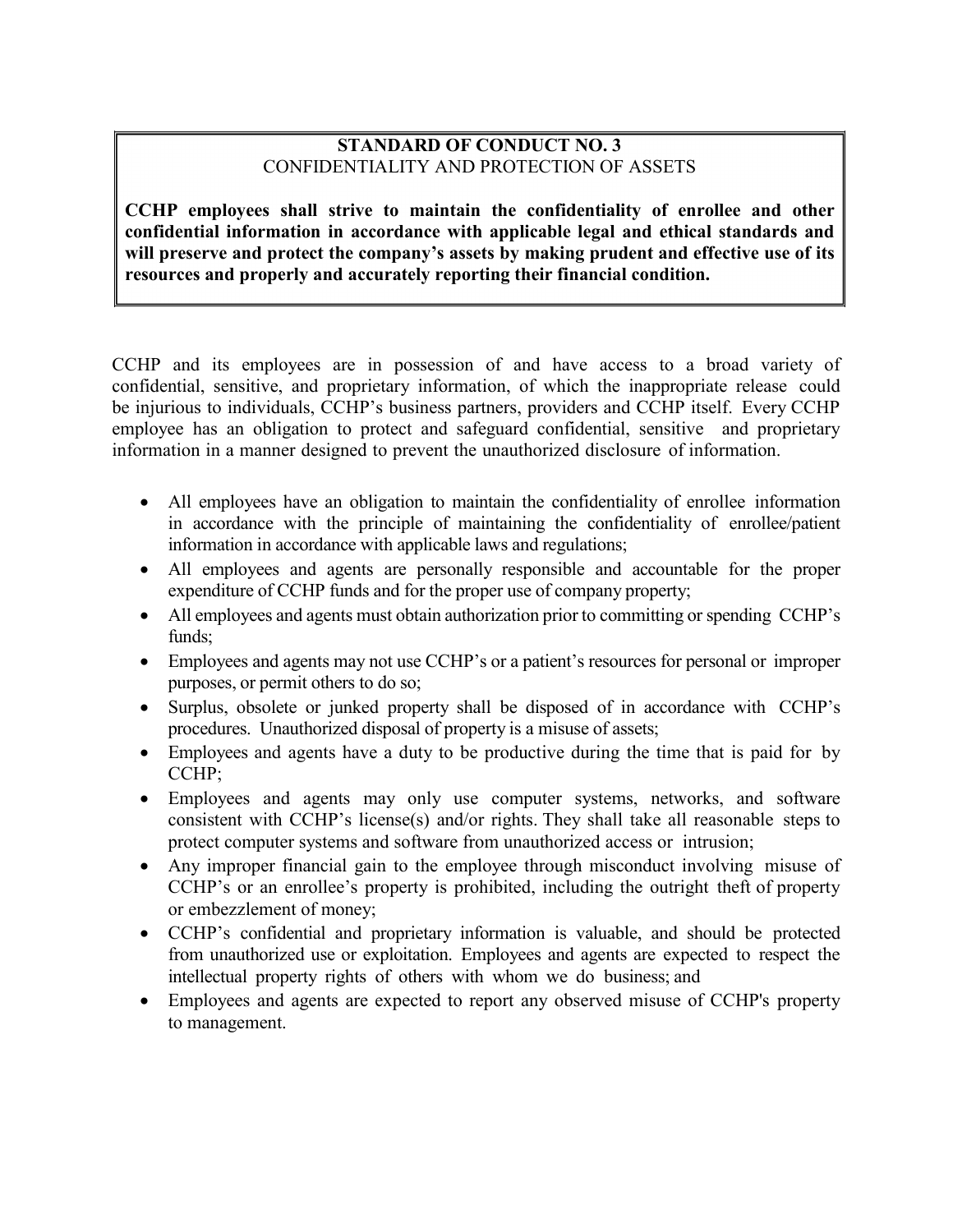# **STANDARD OF CONDUCT NO. 4** CONFLICTS OF INTEREST

**Trustees, officers, committee members and CCHP employees owe a duty of undivided and unqualified loyalty to the organization. Persons holding such positions may not use their positions to profit either personally or to assist others in profiting in any way at the expense of CCHP.**

All trustees, officers, committee members and CCHP employees are expected to regulate their actions so as to avoid actual impropriety or the appearance of impropriety that might arise from the influence of those activities or business decisions of Chinese Community Health Plan, or from disclosure or private use of business affairs or plans of Chinese Community Health Plan ("CCHP"). A conflict of interest may be a matter of degree but exists when a person (or friend, relative or associate) acts to benefit directly or indirectly by using authority or inside information to either benefit or intentionally affect CCHP in an adverse manner.

- Trustees, officers, committee members, employees and agents should not have other jobs that interfere with their ability to perform their duties at CCHP;
- Trustees, officers, committee members, employees and agents should not have positions of trust (such as directorships, offices, memberships or other relationships) with other organizations that interfere with their ability to perform their duties to CCHP;
- Trustees, officers, committee members, employees and agents should avoid any activity that conflicts with the interests of CCHP or its patients. They should try to avoid even the appearance of an impropriety. If a person suspects that he or she might have or be about to crease a conflict of interest, then he or she should consult with management;
- Placing business with any firms or individuals in which, there is a family relationship may constitute a conflict of interest. Advance disclosure and approval are required in such a situation;
- Trustees, officers, committee members, employees and agents should not become involved, directly or indirectly, in outside commercial activities that could improperly influence their actions. For example, one should not be an officer, director, manager or consultant of a potential competitor, customer, or supplier of CCHP without first disclosing that relationship to management;
- Trustees, officers, committee members, employees and agents should not accept or provide benefits that could be seen as creating conflict between their personal interests and CCHP's legitimate business interests. This includes accepting expensive meals, gifts, refreshments, transportation, or entertainment provided or received in connection with the job;
- Gifts and benefits to clinicians or referral sources are not appropriate. Occasional non-cash gifts that are limited to reasonable meal expenditures or entertainment or that are of nominal value, although not expressly prohibited, are discouraged;
- Trustees, officers, committee members, employees and agents should report any potential direct or indirect conflicts of interest concerning themselves or their family members to management or the CCHP Corporate Compliance Officer; and
- Training on conflicts of interest will be conducted at new employee orientation and annually to maintain professional competency. The Human Resources Department will be responsible for retaining copies of the training agenda, along with signed attendance sheets.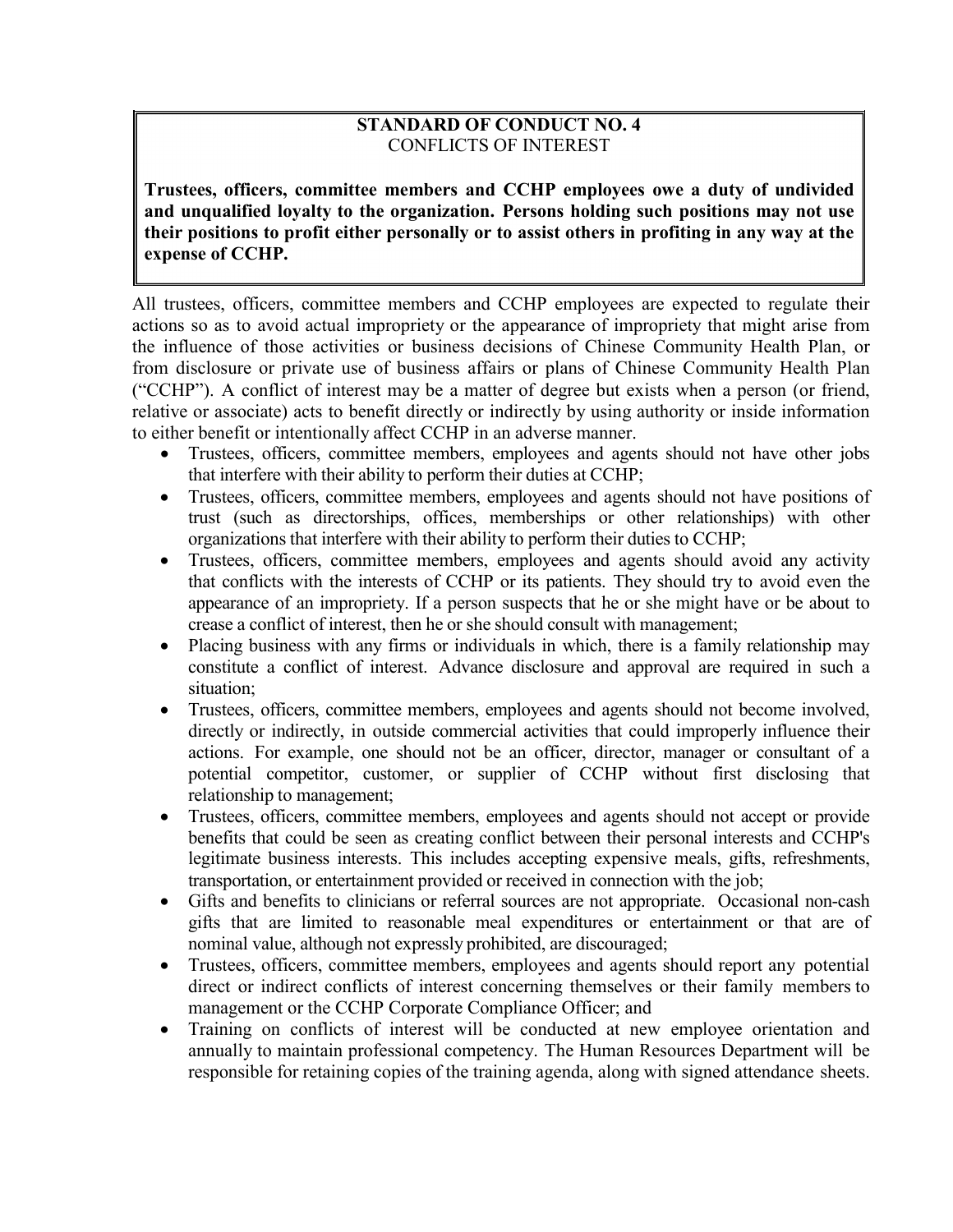# **STANDARD OF CONDUCT NO. 5** RESPECT FOR OTHERS

**CCHP's employees and agents respect each other as human beings and health care professionals.**

All employees and agents shall show proper respect and consideration for each other, regardless of position or station. Discriminatory treatment, harassment, abuse, or intimidation will not be tolerated;

- Quality service to enrollees can only be delivered through the use of qualified, competent staff. CCHP will contribute to an employee's or agent's competence by making available continuing job-related education and training (within the limits of its resources);
- Applicants and employees shall be afforded equal employment and advancement opportunities, pursuant to CCHP's policies; and federal, state, and local law;
- Employees and agents are expected to conform to the standards of their respective professions and exercise sound judgment in the performance of their duties. Any differences of opinion in professional judgment should be referred to appropriate management levels for resolution in accordance with standard grievance procedures;
- Work and safety rules were created to protect us all. Employees and agents are expected to comply with those rules;
- As defined further in its policies, CCHP strives to maintain a working environment free from all forms of sexual harassment, retaliation, or intimidation. By way of example, unwelcome sexual advances, requests for sexual favors and other verbal or physical conduct of a sexual nature are serious violations of the standards of conduct and will not be condoned or permitted;
- CCHP promotes a drug and alcohol free workplace in accordance with its policies; and
- CCHP shall not permit any action of retaliation or reprisal to be taken against an employee who reports a violation of law, regulation, standard, procedure, or policy.